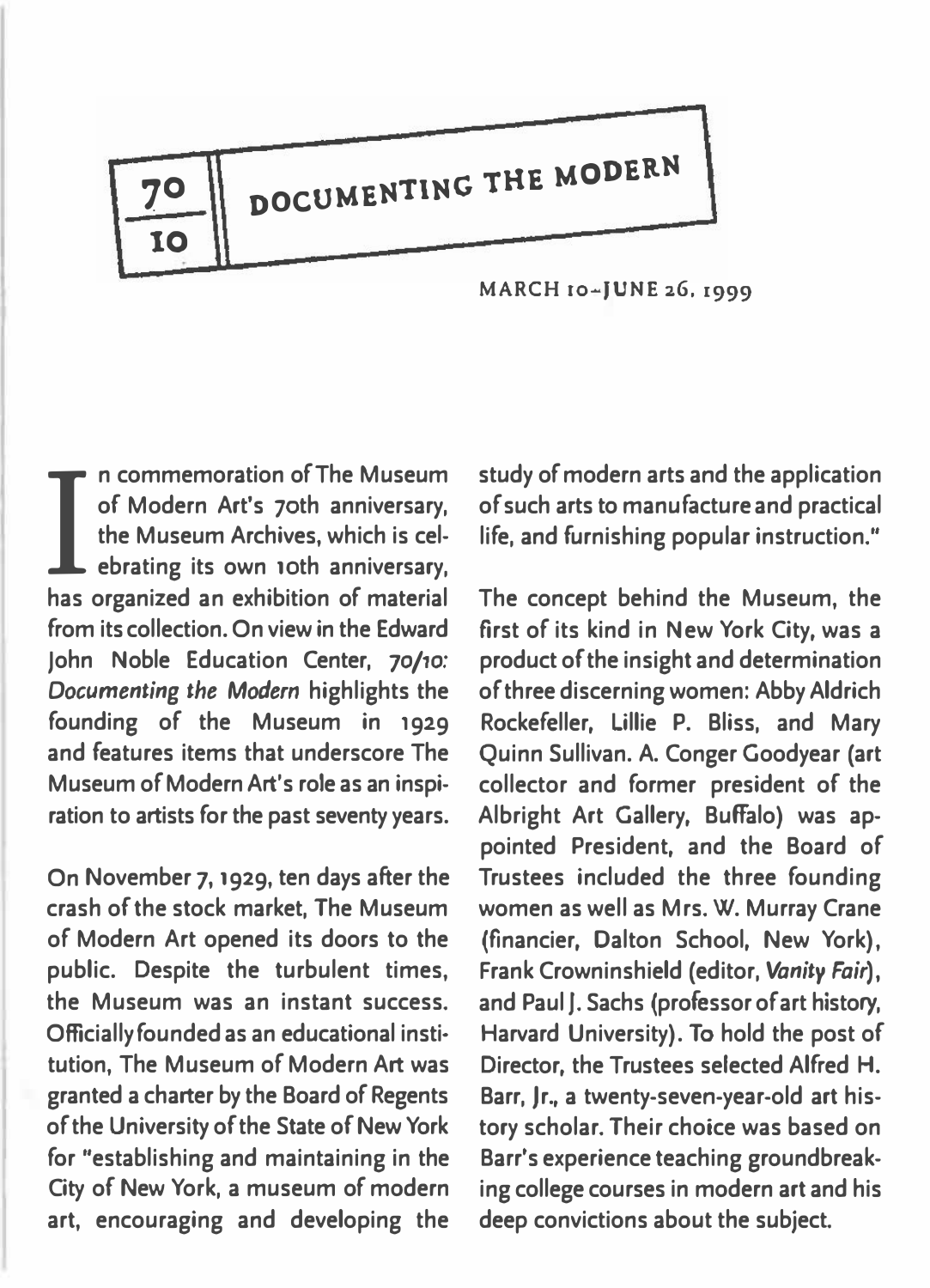

At the request of the Trustees, one of Barr's first acts as Director was to write a description of the purpose and goals of the new museum. In his words, the Museum would organize exhibitions to "include as complete a representation as possible of the great modern painters-American and European-from Cézanne to the present day, but will be devoted primarily to living artists..." Barr stressed that "the ultimate purpose of the museum will be to acquire...a collection of the best modern works of art." In the published brochure, Barr makes only a brief reference to his revolutionary multi· departmental plan for the Museum. The plan, which took years to implement, included not only departments of paint· ing and sculpture, but also departments of drawings, prints, photography, typog· raphy, industrial art, architecture, stage

design, furniture, and the decorative arts, as well as a library of films.

The inaugural exhibition, titled Cézanne, Gauguin, Seurat, van Gogh, opened in the Museum's rented quarters on the twelfth floor of the Heckscher Building at Fifth Avenue and 57 Street. The over· whelming interest in the exhibition is documented by the attendance ledger, which records over 47,000 visitors dur· ing its four-week run. It was the largest crowd to view a modern art exhibition in New York since the influential Armory Show sixteen years earlier. The guest book documents visits by important art· world personalities of the time, including Katherine S. Dreier, A.E. Gallatin, Edith Halpert, and lsamu Noguchi, among others. In addition to drawing crowds, the exhibition received critical acclaim.

For seventy years, The Museum of Modern Art has played a pivotal role in the course of twentieth-century art. Its incomparable collection, innovative ex· hibitions, and global educational programming have served as an inspiration to those interested in modernism. The Museum's commitment to modern and contemporary art has elicited creative responses from artists, demonstrated by both professional and informal interac· tions.

The Museum of Modern Art was the first museum in the United States to devote an exhibition to the work of Henri Matisse. Barr directed the exhibition and wrote a catalogue to accompany it. Matisse's recognition of Barr's unparalleled interest and expertise is evident in a copy of the catalogue in which the artist sketched a

bather and inscribed it to "Mr. Barr...in memory of an ensemble of which the harmony is born from a common understanding."

Similarly, Barr's long-standing interest in the work of Pablo Picasso was responsi· ble for several exhibitions of the artist's work held at the Museum in its early years. The pinnacle of Barr's scholarship on the artist was the retrospective Picasso 75th Anniversary. In appreciation, Picasso sent Barr a tie silk-screened with his familiar eye motif and signature.

Handmade cards were often sent to Museum staff by artists; examples include those by Oskar Kokoschka and James lee Byars. In a similar spirit, sculptor Constantin Brancusi presented Barr and his wife, Margaret Scolari Barr, with



inscribed paper party hats at a soirée in his studio in 1939.

The Museum has also served as a place of employment for many artists, including, among others, Sol LeWitt, Dan Flavin, Robert Ryman, and Ansel Adams. In a 1994 interview, leWitt reminisced about his experience working at a Museum reception desk in the 1960s. During the Cuban Missile Crisis, he witnessed the evacuation of masterpieces from the Museum and boldly stated, "Excuse me, Mr. Barr, where these paintings are going, that's where I want to go, too."

In recent years, contemporary artists have been invited to curate exhibitions of works of art culled from the Museum's permanent collection for the Artist's Choice series. Video interviews document in their own words how these artists respond to and are influenced by the range and depth of MoMA's collection.

The Museum of Modern Art has been fulfilling its mission of collecting and exhibiting the finest art and promulgat· ing education about modern and con· temporary art for seventy years. Through these services, the Museum has contin· uously been a source of influence and inspiration. For the past decade, the Museum Archives has been fulfilling its mission to document, preserve, and dis· seminate the evidence of the remarkable history ofThe Museum of Modern Art.